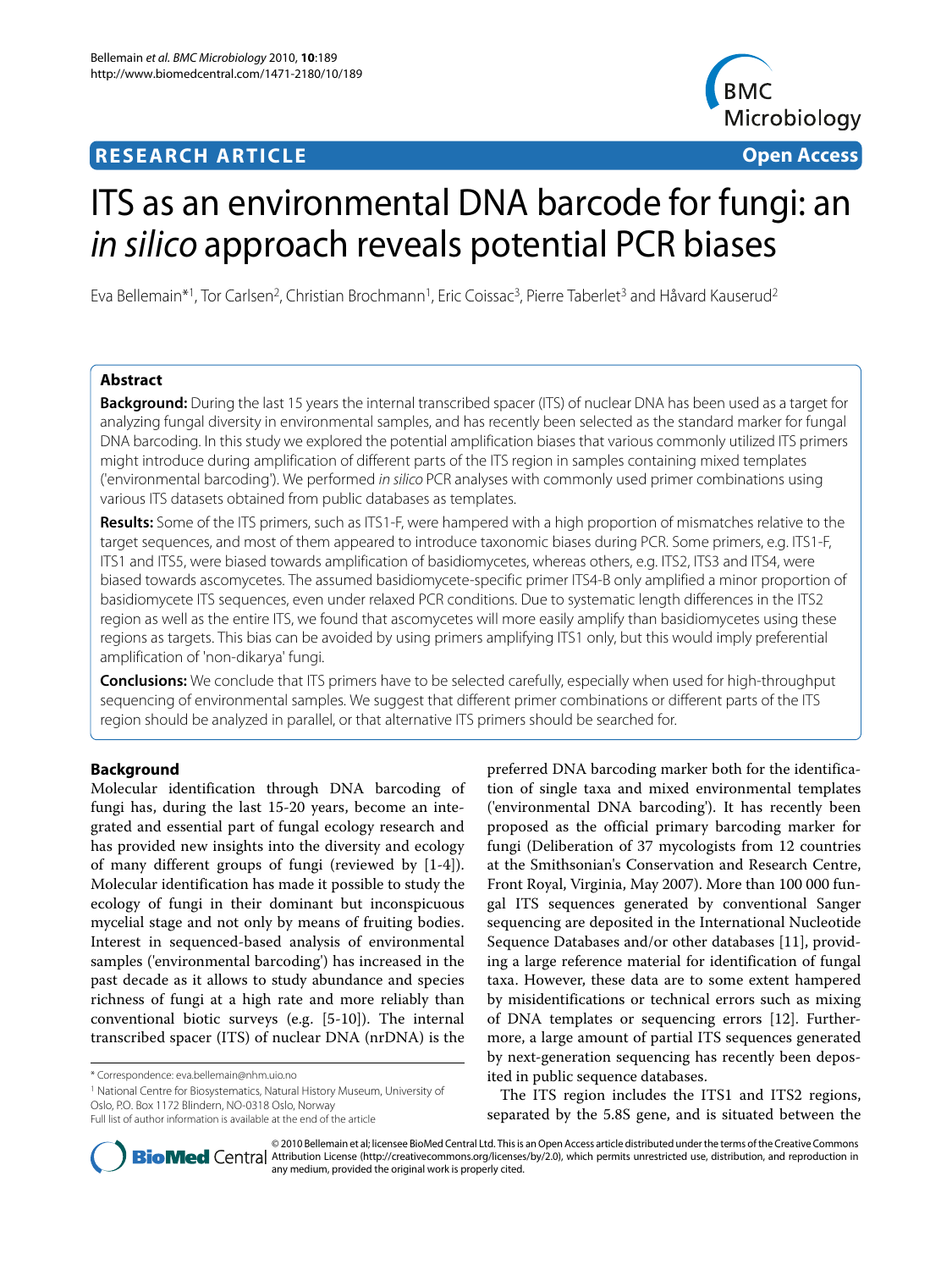18S (SSU) and 28S (LSU) genes in the nrDNA repeat unit (Figure [1](#page-1-0)). The large number of ITS copies per cell (up to 250; [[13\]](#page-8-2)) makes the region an appealing target for sequencing environmental substrates where the quantity of DNA present is low. The entire ITS region has commonly been targeted with traditional Sanger sequencing approaches and typically ranges between 450 and 700 bp. Either the ITS1 or the ITS2 region have been targeted in recent high-throughput sequencing studies [[14-](#page-8-3)[17](#page-8-4)], because the entire ITS region is still too long for 454 sequencing or other high-throughput sequencing methods. Using high-throughput sequencing, thousands of sequences can be analysed from a single environmental sample, enabling in-depth analysis of the fungal diversity. Various primers are used for amplifying the entire or parts of the ITS region (Figure [1](#page-1-0)). The most commonly used primers were published early in the 1990's (e.g. [[18,](#page-8-5)[19\]](#page-8-6) when only a small fraction of the molecular variation in the nrDNA repeat across the fungal kingdom was known. Several other ITS primers have been published more recently [\[20](#page-8-7)] but have not been used extensively compared to the earlier published primers. However, little is actually known about the potential biases that commonly used ITS primers introduce during PCR amplification. Especially during high-throughput sequencing, where quantification (or semi-quantification) of species abundances is also possible to a certain degree (although hampered by factors like copy-number variation), primer mismatches might potentially introduce large biases in the results because some taxonomic groups are favoured during PCR. Our main focus in this study is on the two dominating taxonomic groups of

<span id="page-1-0"></span>

**Figure 1 Commonly used primers for amplifying parts or the entirety of the ITS region**. a) Relative position of the primers, design of the subsets and number of sequences in each subset. b) Primer sequences, references and position of the primer sequence according to a reference sequence of Serpula himantioides (AM946630) stretching the entire nrDNA repeat.

fungi in the Dikarya, Ascomycota and Basidiomycota. Ascomycota represents the largest phylum of Fungi, with over 64,000 species, while Basidiomycota contains about 30,000 described species [[21\]](#page-8-8). In total those two groups represent 79% of the described species of true Fungi.

The aim of this study was to analyse the biases commonly used ITS primers might introduce during PCR amplification. First, we addressed to what degree the various primers mismatch with the target sequence and whether the mismatches are more widespread in some taxonomic groups. Second, we considered the length variation in the amplified products, in relation to taxonomic group, to assess amplification biases during real (in vitro) PCR amplification, as shorter DNA fragments are preferentially amplified from environmental samples containing DNA from a mixture of different species [\[22](#page-8-9)]. Finally, we analyzed to what degree the various primers co-amplify plants, which often co-occur in environmental samples. For these purposes we performed in silico PCR using various primer combinations on target sequences retrieved from EMBL databases as well as subset databases using the bioinformatic tool EcoPCR [\[23](#page-8-10)]. In order to better simulate real PCR conditions, we allowed a maximum of 0 to 3 mismatches except for the 2 last bases of each primer and we assessed the melting temperature (Tm) for each primer in relation to primer mismatches.

# **Methods**

#### **Compilation of datasets**

The EcoPCR package contains a set of bioinformatics tools developed at the Laboratoire d'Ecologie Alpine, Grenoble, France ([\[23](#page-8-10)], freely available at [http://](http://www.grenoble.prabi.fr/trac/ecoPCR) [www.grenoble.prabi.fr/trac/ecoPCR\)](http://www.grenoble.prabi.fr/trac/ecoPCR). The package is composed of four pieces of software, namely 'ecoPCRFormat', 'ecoFind', 'ecoPCR' and 'ecoGrep'. Briefly, EcoPCR is based on the pattern matching algorithm agrep [\[24](#page-8-11)] and selects sequences from a database that match (exhibit similarity to) two PCR primers. The user can specify (1) which database the given primers should be tested against, and (2) the primer sequences. Different options allow specification of the minimum and maximum amplification length, the maximum count of mismatched positions between each primer and the target sequence (excluding the two bases on the 3'end of each primer), and restriction of the search to given taxonomic groups. The ecoPCR output contains, for each target sequence, amplification length, melting temperature (Tm), taxonomic information as well as the number of mismatched positions for each strand.

First, we retrieved from EMBL sequences from fungi in the following categories: 'standard', 'Genome sequence scan', 'High Throughput Genome sequencing', 'Whole Genome Sequence' from [ftp://ftp.ebi.ac.uk/pub/data](ftp://ftp.ebi.ac.uk/pub/databases/embl/release/)-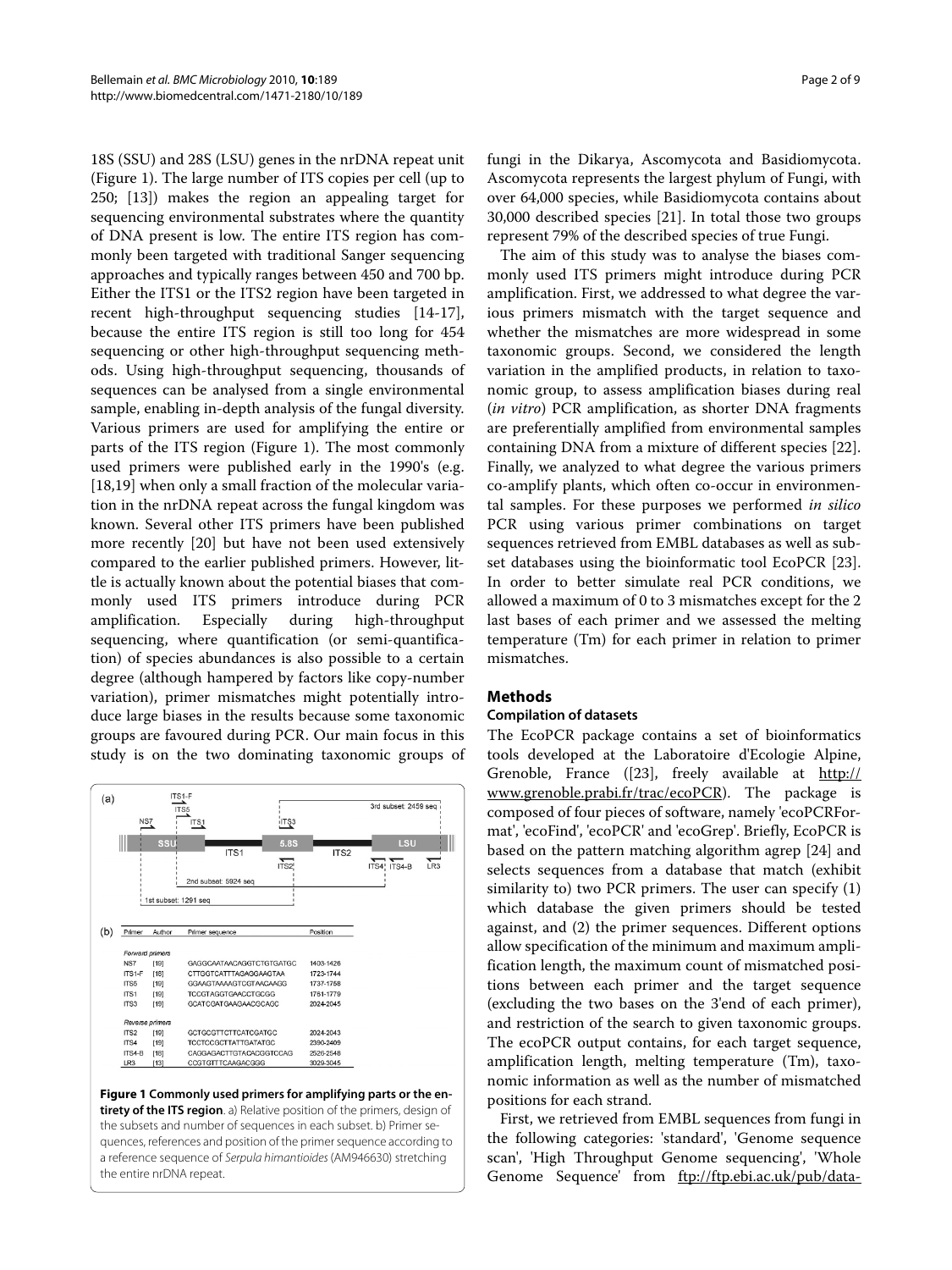[bases/embl/release/](ftp://ftp.ebi.ac.uk/pub/databases/embl/release/) (release embl\_102, January 2010) to create our initial database. It corresponds to 1,212,954 sequences including approximately 79,500 ITS sequences (estimated from EMBL SRS website requesting for fungi sequences annotated with 'ITS' or 'Internal Transcribed Spacer'). These ITS entries refer to more than 10,800 taxa. This database hereafter referred to as the "fungi database" was compiled using EcoPCRFormat.

To assess the specificity of the primers to fungi, we used the plant database from EMBL (release embl\_102, January 2010 from [ftp://ftp.ebi.ac.uk/pub/databases/embl/](ftp://ftp.ebi.ac.uk/pub/databases/embl/release/) [release/](ftp://ftp.ebi.ac.uk/pub/databases/embl/release/)) to run amplifications using the same primers as for fungi. This database, hereafter referred to as the "plant database", contained 1,253,565 sequences, including approximately 65,000 ITS sequences (estimated from EMBL SRS website requesting for viridiplantae sequences annotated with 'ITS' or 'Internal Transcribed Spacer'). These ITS entries refer to more than 6,100 taxa. This database was also compiled using EcoPCRFormat.

As there are relatively few sequences submitted to public databases covering the entire ITS region as well as the commonly used universal primer sites in the flanking SSU and LSU regions, we created three subset datasets covering either ITS1, ITS2 or the entire ITS region. From the initial fungi database, we compiled three subset databases (hereafter referred to as subset 1, 2, and 3) by in silico amplification (see below) of target sequences using the following primer pairs: NS7-ITS2 (dataset 1, focused on ITS1 region), ITS5-ITS4 (dataset 2, including both ITS1 and ITS2 regions) and ITS3-LR3 (dataset 3, focused on ITS2 region). To simulate relatively stringent PCR conditions, a single mismatch between each primer and the template was allowed except in the 2 bases of the 3' primer end. These three subsets were then compiled using EcoPCRFormat and included 1291, 5924 and 2459 partial nrDNA sequences, respectively.

# *In silico* **amplification and primer specificity to fungi**

Using EcoPCR, we ran in silico amplifications from both the fungi and the plant databases using various commonly used primer combinations, to assess the number of amplifications and the specificity of the primers to fungi. For each amplification, we allowed from 0 to 3 mismatches between each primer and the template (excluding mismatches in the 2 bases of the 3' primer end) in order to simulate different stringency conditions of PCRs. Secondly, from the three subsets, we amplified sequences using different internal primer combinations in order to evaluate the various primers (Figure [1\)](#page-1-0). From dataset 1 we used the primer combinations ITS1-F-ITS2, ITS5- ITS2 and ITS1-ITS2. From dataset 2 we used the combinations ITS1-ITS4 (amplifying both ITS1 and ITS2 introns), ITS3-ITS4 and ITS5-ITS2. From dataset 3 we used the combinations ITS3-ITS4 and ITS3-ITS4B. During these virtual PCRs we also allowed from 0 to 3 mismatches between each primer and the template, except in the 2 bases of the 3' primer end.

#### **Assessing the degree of primer mismatches and Tm**

For all in silico internal amplifications from each subset, we assessed the proportion of sequences retrieved when allowing for 0 to 3 mismatches between each primer and the template. For the amplifications from each subset, we used an external primer (one of the primers used to create the subset) and an internal primer. Therefore, for each analysis, we assessed the proportion of sequences including mismatches for the internal primer only. The primer pair ITS5-ITS2 was evaluated both for subset 1 and subset 2, with the focus on ITS5 for subset 1 and on ITS2 for subset 2 (as those primers correspond to internal primers within their respective subsets). Similarly, the primer pair ITS3-ITS4 was evaluated both for subsets 2 and 3, with the focus on ITS3 in subset 2 and ITS4 in subset 3. The primer ITS1 was evaluated both for subset 1 (with the combination ITS1-ITS2) and for subset 2 (with the combination ITS1-ITS4) as ITS2 and ITS4 were used as external primers in subsets 1 and 2, respectively.

To assess whether certain taxonomic groups were more prone to mismatches, we assessed the proportion of sequences including one mismatch for each of the three taxonomic groups 'ascomycetes', 'basidiomycetes' and 'non-dikarya' (the latter is a highly polyphyletic group including e.g. Blastocladiomycota, Chytridiomycota, Glomeromycota and Zygomycota [[25\]](#page-8-12)). We also assessed the Tm for each primer based on the analyses from internal amplifications, allowing a single mismatch. The Tm is defined as the temperature at which half of the DNA strands are in the double-helical state and half are in the "random-coil" states. The strength of hybridization between the primers and the template affects Tm. It is therefore informative to assess how Tm decreases as the number of mismatches increases, i.e. with less stringent PCR conditions. Tm was calculated in ecoPCR based on a thermodynamic nearest neighbor model [[26\]](#page-8-13). Exact computation was performed following [[27\]](#page-8-14).

# **Assessing bias in amplification length relative to taxonomic group**

To further assess the taxonomic bias introduced by the use of the different primer pairs, we separated the amplified sequences from selected analyses into the groups 'ascomycetes', 'basidomycetes' and 'non-dikarya' based on their taxonomic identification number, using the ecoGrep tool. These selected analyses were (1) the three subsets,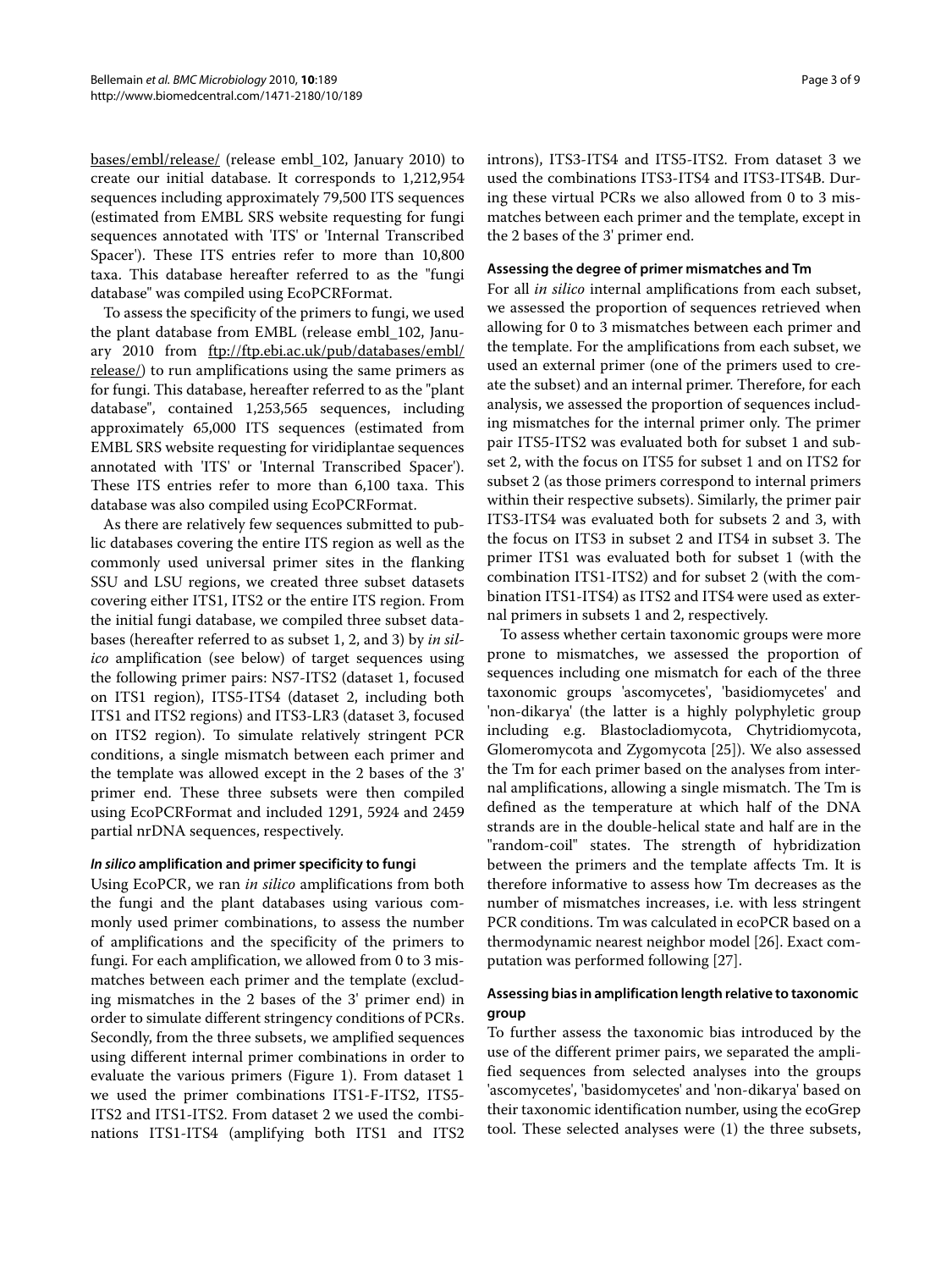and (2) all internal amplifications within each subset with one mismatch allowed. The amplification length was reported for each analysis.

#### **Results**

# **Relative amplification of different primer combinations from the fungi and plant databases**

The number of fungal versus plant sequences amplified in silico with various ITS primer combinations directly from the raw data downloaded from EMBL (Table 1) mainly reflected the number of sequences deposited. However, the number of amplified sequences varied considerably with varying stringency conditions (in this context allowing zero to three mismatches) across different primer combinations (see Table 1 for details). Only a few plant ITS sequences were amplified using the fungus-specific primer ITS1-F (ranging from 20 to 24 sequences under different stringency conditions). Assessing these sequences using Blast, 20 out of 24 were revealed to be fungal sequences erroneously deposited as algae from an unpublished study (six Liagora species, two Caulerpa species, Helminthocladia australis, and Ganonema farinosum). There was a sequence deposited as Chorella matching a fungal sequence. The three others were Chlorarachniophyte species that did not match any known fungal sequence. Some of the other primer combinations, including ITS1-ITS2, amplified a high number of plant sequences from different orders. We also confirmed that the assumed basidiomycete-specific primer ITS4-B did not amplify any plant sequences even when allowing 3 mismatches.

#### **Primer mismatches in sequence subsets**

The selected ITS primers showed large variation in their ability to amplify fungal sequences from the three subsets when allowing different number of mismatches (Figure [2\)](#page-4-0). All primer pairs amplified at least 90% of the sequences when allowing two or three mismatches, with the exception of ITS4-B (see below). It is noteworthy that the percentages of sequences were quite similar for two and three mismatches, indicating that rather few sequences included three mismatches. Under strict conditions (i.e. allowing no mismatches), the proportion of amplified sequences varied considerably between primer pairs, ranging from 36% for ITS1-F to 81% for ITS5 (Figure [2](#page-4-0)).

Allowing one mismatch increased the proportion of amplified sequences from 36% to 91.6% for the commonly used primer ITS1-F, implying that more than half of the amplified sequences included one mismatch. ITS5 amplified the highest proportion of the sequences when allowing for a single mismatch (97.5%), and less than 10% of the sequences in each taxonomic group included one mismatch. The primer ITS1, on the other hand, only amplified 56.8% and 65.9% of the sequences from subsets one and two, respectively, when allowing no mismatches. Allowing three mismatches, ITS1 was still only able to amplify 92% of the sequences in subsets one and two. Allowing no mismatches, the complementary primers ITS2 and ITS3 amplified 79.4% and 77.3% of all sequences respectively, in subset 2. Allowing one mismatch, these numbers increased to 87.5 and 90%, respectively. Primer ITS4 amplified 74.9% of all sequences in

| Primer comb.           | <b>Fungal ITS sequences</b> |       |                |       | <b>Plant ITS sequences</b> |       |                |       |
|------------------------|-----------------------------|-------|----------------|-------|----------------------------|-------|----------------|-------|
| Number of mismatches * | 0                           | 1     | $\overline{2}$ | 3     | $\mathbf 0$                |       | $\overline{2}$ | 3     |
| ITS5-ITS4              | 5482                        | 5924  | 6026           | 6123  | 500                        | 514   | 5667           | 5996  |
| NS7-ITS2               | 1067                        | 1291  | 1313           | 1320  | 23                         | 190   | 231            | 403   |
| ITS3-LR3               | 2070                        | 2459  | 2499           | 2548  | 51                         | 168   | 248            | 300   |
| ITS1-ITS2              | 17545                       | 19816 | 25223          | 25457 | 1107                       | 17665 | 18755          | 19084 |
| ITS1-F-ITS2            | 2112                        | 4169  | 4592           | 4658  | 20                         | 21    | 21             | 24    |
| ITS5-ITS2              | 7713                        | 8993  | 9180           | 9293  | 94                         | 703   | 11123          | 12100 |
| ITS1-ITS4              | 10013                       | 10610 | 12488          | 12656 | 5783                       | 6740  | 7500           | 7620  |
| ITS3-ITS4              | 18815                       | 21195 | 21663          | 22078 | 415                        | 7829  | 8583           | 8852  |
| ITS3-ITS4-B            | 1269                        | 1673  | 1811           | 1863  | 0                          | 0     | 0              | 0     |

<span id="page-3-0"></span>**Table 1: Number of plant and fungi ITS sequences amplified** *in silico* **from EMBL fungal and plant databases, using the various primer combinations and allowing none to three mismatches.**

\* The number of mismatches allowed between the primer and the DNA strand reflects the stringency level of the PCR, i.e. strict PCR conditions such as annealing temperature close to or above the recommended Tm will not allow unspecific sequences (including one or more mismatches) to be amplified.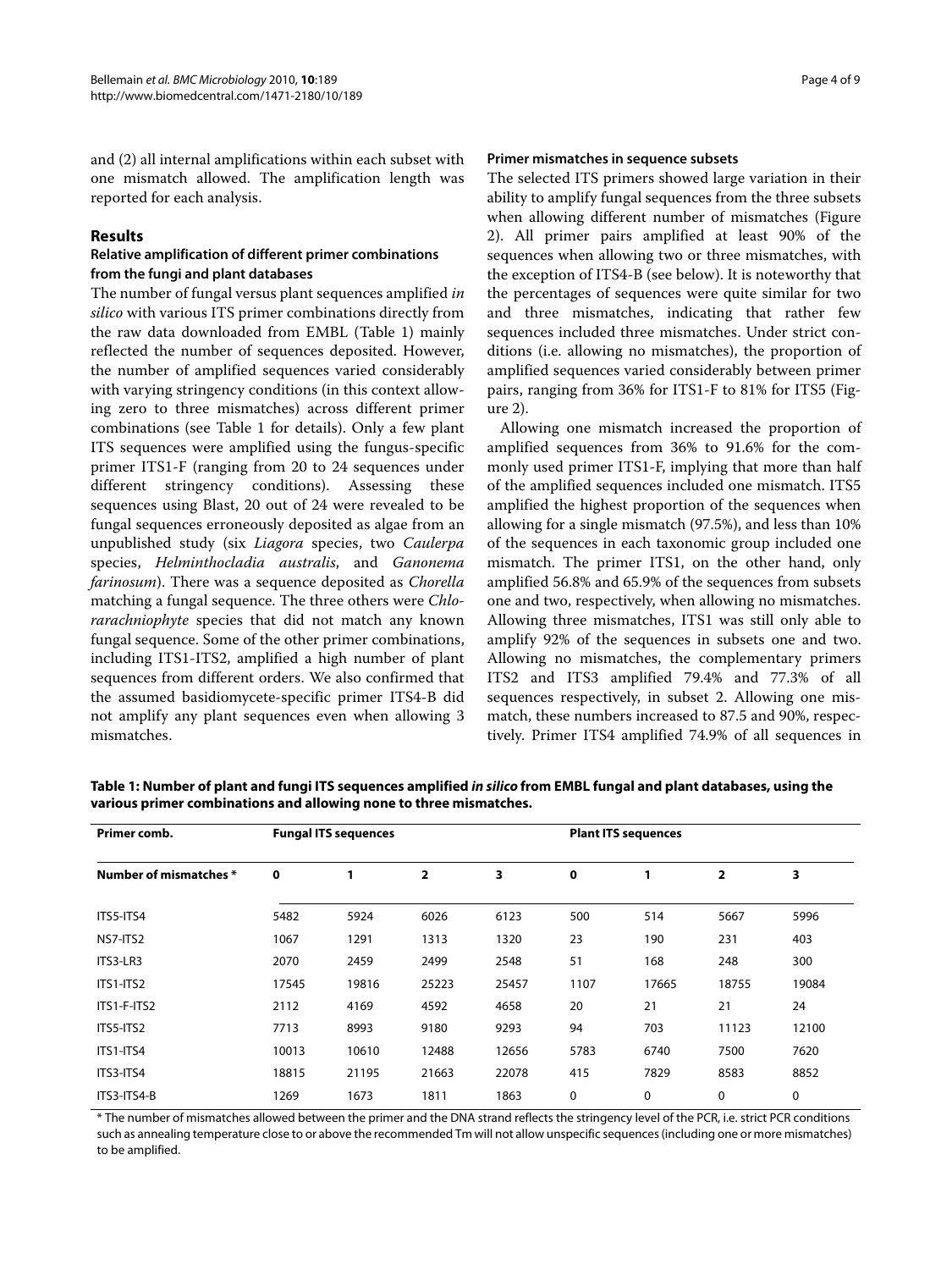<span id="page-4-0"></span>100.00



subset 3 and this proportion only increased to 93.7% when allowing three mismatches. The assumed basidiomycete-specific primer ITS4-B amplified only 5.6% of the sequences in subset 3 under strict conditions (corresponding to 46% of the basidiomycetes sequences, see below) and up to 14.9% allowing 3 mismatches. However, about half of the sequences included a mismatch when a single mismatch was allowed.

# **Taxonomic bias for different primers**

The taxonomic composition in the three target sequence subsets (Figure [1\)](#page-1-0) was compared with the taxonomic composition in the amplified datasets in order to reveal whether a taxonomic bias was introduced during the amplification process (Table 2). A single mismatch was allowed during these comparisons. The primers ITS1, ITS1-F and ITS5 amplified a notably higher proportion of basidiomycetes in subset 1. In contrast, primers ITS2,

ITS3 and ITS4 (the two first being complementary) were biased towards ascomycetes when analysing subsets 2 and 3. The assumed basidiomycete-specific primer combination ITS3-ITS4-B only amplified 39.3% of the basidomycete sequences. Primers ITS4 and ITS5 amplified the highest proportion of 'non-dikarya' sequences. The number of mismatches allowed had a significant impact on the optimal annealing temperature to be used in the PCR reaction (Table 3). Optimal annealing temperatures decreased by approximately 6-8 degrees Celsius with each additional mismatch.

#### **Taxonomic bias relative to length of the amplified region**

We found considerable length variation among the amplified fragments both in the ITS1 and ITS2 regions, as well as in the entire ITS region (Figure [3](#page-6-0)). A taxonomic bias in relation to length was apparent but not consistent between the ITS regions. In the ITS1 region, the proportions of ascomycetes and basidiomycetes were quite similar across the size range ( $p = 0.2$ , two tailed T-test), but 'non-dikarya' fungi had far more short fragments and differed significantly from the two other groups ( $p < 0.01$ ) and p < 0.01, two-tailed T-tests). In contrast, in the ITS2 region, the proportion of ascomycetes and basidiomycetes were highly skewed across the size range, with basidiomycetes having significantly longer ITS2 fragments than ascomycetes ( $p < 0.01$ , two-tailed T-test; on average 95.2 bp longer fragments). Also for the entire ITS region (primer pair ITS1-ITS4), basidiomycetes had significantly longer fragments than ascomycetes ( $p < 0.01$ , two-tailed T-test), with average lengths of 634.9 versus 551.0 bp, respectively. The 'non-dikarya' fungi had significantly shorter ITS fragments than the basidiomycetes (p < 0.01, T-test), but did not differ significantly from the ascomycetes ( $p = 0.34$ , two-tailed T-test).

**Table 2: Percentage of sequences amplified** *in silico***, allowing one mismatch, from ascomycetes, basidiomycetes and 'non-Dikarya' with different primer combinations and using the three sequence subsets 1-3 (see Material and Methods) as templates.**

| Data subsets | Primer comb.   | <b>Ascomycetes</b> | <b>Basidiomycetes</b> | 'non-Dikarya' |
|--------------|----------------|--------------------|-----------------------|---------------|
| Subset 1     | ITS1*-ITS2     | 61.21              | 86.21                 | 88.57         |
|              | $ITS1-F*-ITS2$ | 90.75              | 99.14                 | 92.38         |
|              | ITS5*-ITS2     | 90.84              | 99.14                 | 98.10         |
| Subset 2     | ITS1*-ITS4     | 61.91              | 82.00                 | 84.86         |
|              | ITS3*-ITS4     | 98.39              | 73.91                 | 91.04         |
|              | ITS5-ITS2*     | 94.89              | 72.10                 | 92.63         |
| Subset 3     | ITS3-ITS4*     | 94.71              | 85.55                 | 98.49         |
|              | ITS3-ITS4-B*   | ۰                  | 39.31                 | -             |

\* primer evaluated for mismatches within each pair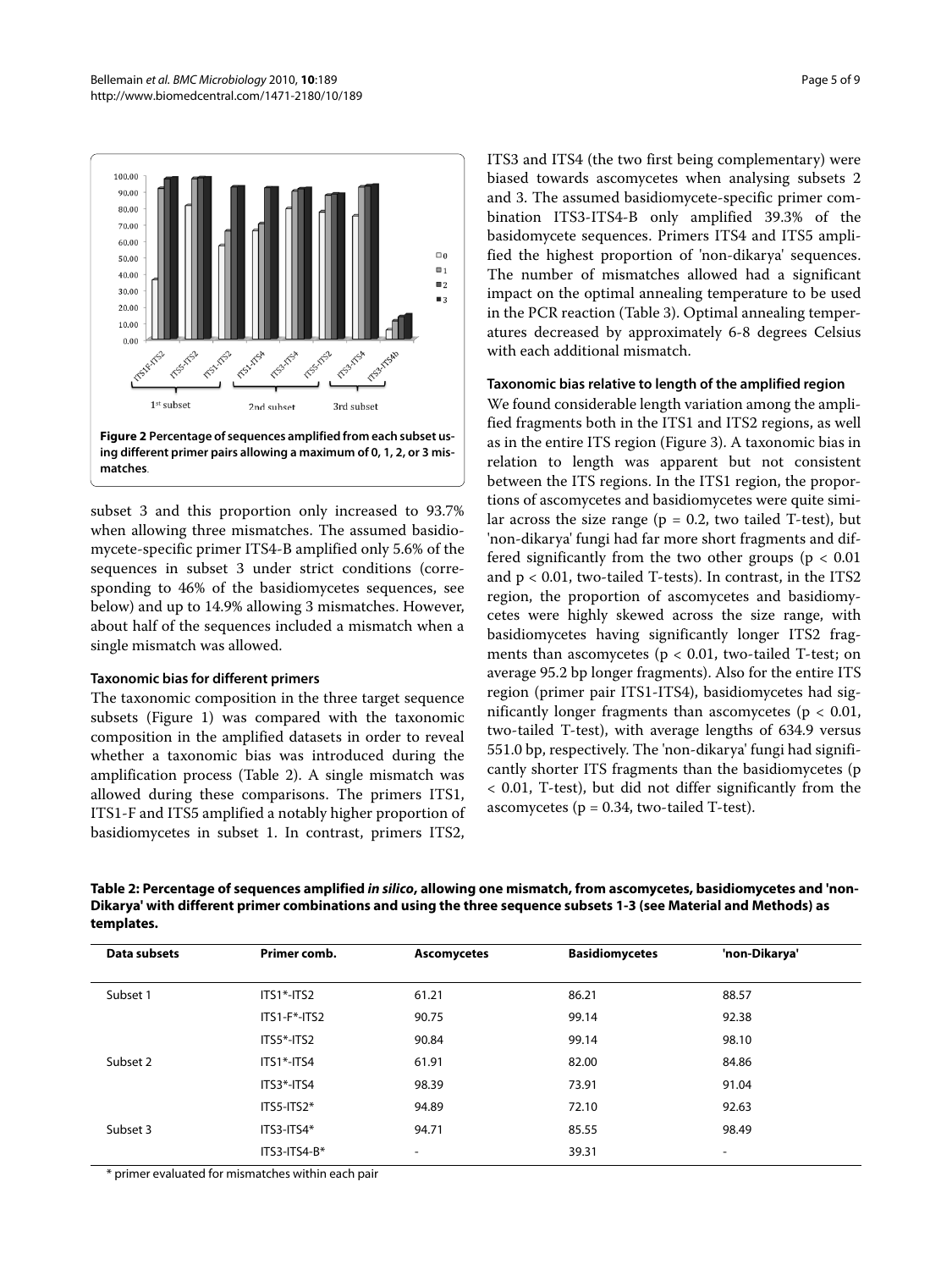| Primer           | Number of mismatches allowed |                   |                   |                   |  |
|------------------|------------------------------|-------------------|-------------------|-------------------|--|
|                  | 0                            | $1*$              | $2*$              | $3*$              |  |
| $ITS1(1)$ **     | 58.64                        | $51.75 + (-2.88)$ | $46.51 + (-0.6)$  | $41.4+/-NA$       |  |
| $ITS1(2)$ **     | 58.64                        | $52.02 + / -2.58$ | $46.46 + (-0.87)$ | $39.49 + / -2.75$ |  |
| ITS1-F           | 51.04                        | $42.31 +/-1.2$    | $38.91 + (-2.62)$ | $31.64 + / -0.67$ |  |
| ITS <sub>2</sub> | 56.68                        | $48.5 + (-1.97)$  | $39.3+/2.74$      | $32.99 + / -5.67$ |  |
| ITS5             | 51.64                        | $41.8 + (-1.69)$  | $36.6 + (-3.93)$  | <b>NA</b>         |  |
| ITS3             | 56.68                        | $50.6 +/-1.15$    | $44.3 + (-3.65)$  | $39.93 + / -7.25$ |  |
| ITS4             | 50.9                         | $45.04 +/-1.3$    | $35.94 + (-3.38)$ | $32.73 + (-1.83)$ |  |
| ITS4-B           | 59.33                        | $54.49 + (-2.39)$ | $46.6 + (-3.06)$  | $37.72 + (-7.38)$ |  |

**Table 3: Melting temperature (Tm) of each primer according to the number of mismatches allowed between the primer and the target sequence.**

\* Mean Tm +/- SD is given for primers with 1 or more mismatches as the Tm depends on the type of mismatch.

\*\* ITS1 is evaluated both with the first subset (1) and the second subset (2).

#### **Discussion**

Although the ITS region has been widely used as a genetic marker during the last 15 years for exploring fungal diversity in environmental samples (e.g. [[7,](#page-7-4)[8,](#page-7-5)[10,](#page-7-3)[28\]](#page-8-15)), little effort has been invested to explore the potential biases that the most commonly used ITS primers may introduce during PCR. In this study we have documented how the most commonly used fungal ITS primers are hampered by different types of biases (length bias, taxonomic bias and primer mismatch bias). Hence, in environmental sequencing studies aiming at describing fungal diversity and community composition these primers should be used with caution. Our analyses were based on entries in the public sequence databases (GenBank, EMBL and DDBJ). A general but naive assumption in studies based on this type of data is that the sequences are reliable from a technical aspect and that the sequenced samples have been correctly identified taxonomically. However, these two assumptions are often violated. Given that the quality control of the raw data typically depends solely on the scientist depositing the sequences, a proportion of published sequences admittedly contains errors [[29\]](#page-8-16). In addition, Nilsson et al. [[12\]](#page-8-1) showed that about 20% of the fungal DNA sequences from the public sequence databases may be identified to incorrect species, and that the majority of entries lack descriptive and up-to-date annotations. However, our analyses deal with taxonomic groups at the sub-kingdom/phylum level (basidiomycetes, ascomycetes and 'non-dikarya fungi') and it is unlikely that those classes suffer significantly from incorrect identifications (e.g. that ascomycetes have been accessioned as basidiomycetes). The fact that no ascomycete sequences were amplified using primer ITS4- B, even when allowing 3 mismatches (Table [1](#page-3-0)), also supports the reliability of the conclusions in this respect. All the investigated primers were hampered by some mismatches relative to the target sequences in subsets 1-3, and they also varied in their specificity to fungi versus plants. It is noteworthy that ITS1-F, which is frequently used in fungal environmental sequencing studies and assumed to be fungal specific [\[18](#page-8-5)], only amplified three plant sequences after removing the fungal sequences erroneously deposited as plants. Those three sequences deposited as plants most probably corresponded to errors as well. However, the ITS1-F primer is hampered with a high degree of mismatches. Our analysis indicates that it may be important to use this primer under relaxed PCR conditions when targeting all fungi in an environmental sample. We confirmed that the primer ITS4-B, which has also often been used in environmental sequencing studies (e.g. [[8](#page-7-5),[28,](#page-8-15)[30,](#page-8-17)[31\]](#page-8-18)), is very specific to basidiomycetes, as it did not amplify plant ITS even under relaxed PCR conditions. However, this primer is only able to target a small proportion of the basidiomycete diversity (Table 4). Mainly Boletales and a fraction of the Agaricales are amplified under strict conditions, while under relaxed conditions, Chantharellales, Hymenochaetales, Tremellomycetes, Polyporales and Russulales are amplified to a certain degree (from 28 to 94% depending on the group). Pucciniomycotina and Ustilaginomycotina are not amplified at all. Hence, our in silico analyses indicate that ITS4- B should be used with great caution or perhaps abandoned completely in environmental sequencing studies where the aim is to characterize the diversity of all basidiomycetes. Although not specific to fungi, the primer pairs ITS5-ITS2 and ITS3-ITS4 apparently have a better ability to amplify fungal ITS as the proportion of sequences amplified does not vary much between strict and relaxed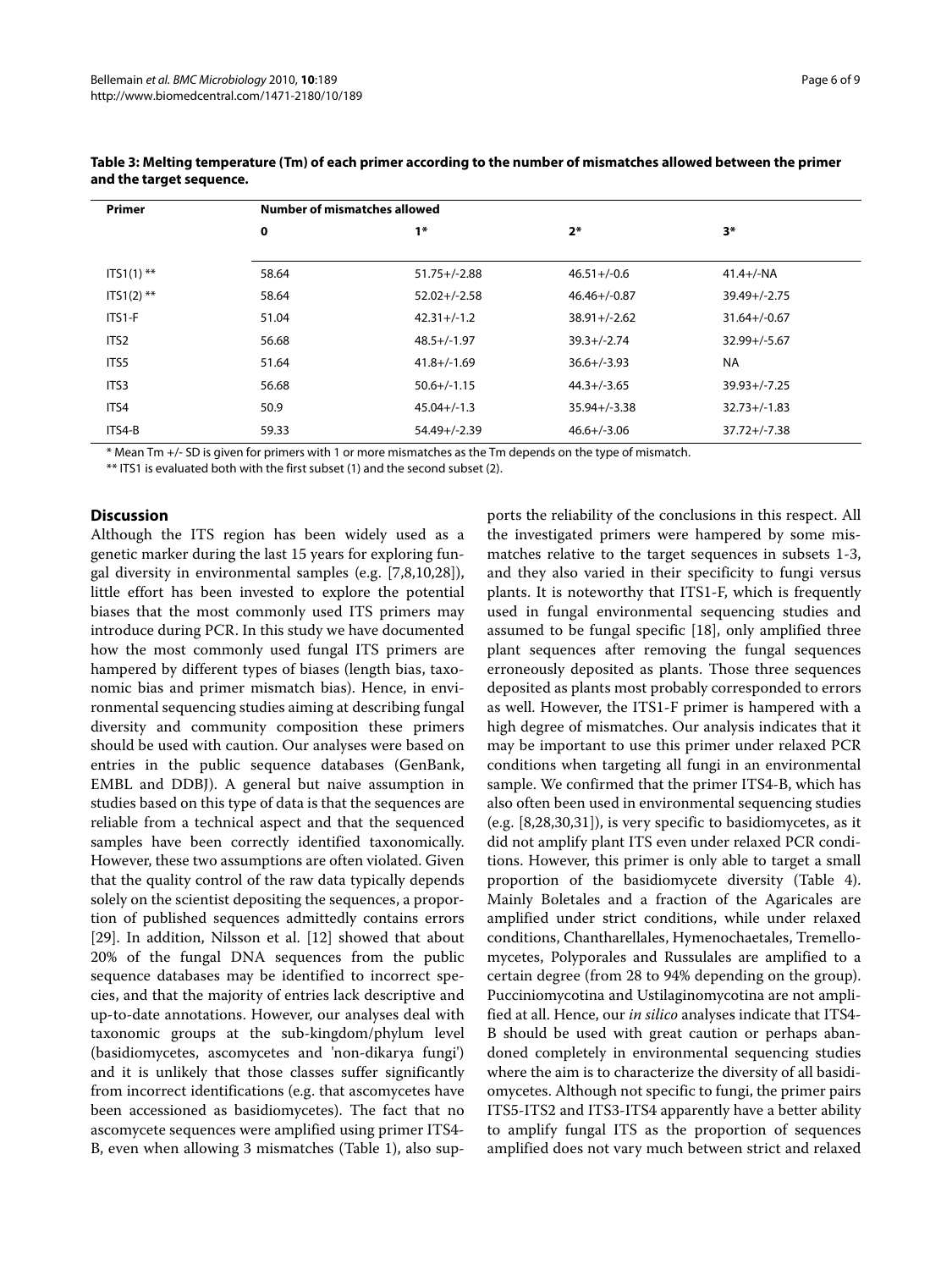<span id="page-6-0"></span>

PCR conditions. Overall, the results indicate that it is important to assess the specificity of the amplification in relation to PCR stringency before interpreting the results from environmental samples in terms of abundance and diversity.

Our in silico analyses further indicate that most of the primers will introduce a taxonomic bias due to higher levels of mismatches in certain taxonomic groups. When

allowing one mismatch (corresponding to rather stringent PCR conditions) we found that the primer pairs ITS1-F, ITS1 and ITS5 preferentially amplified basidiomycetes whereas the primer pairs ITS2, ITS3 and ITS4 preferentially amplified ascomycetes. This type of bias must also be considered before selecting primer pairs for a given study. Also in molecular surveys of protistan and prokaryotic diversity, it has been documented that different 16S primers target different parts of the diversity [\[32](#page-8-19)- [34\]](#page-8-20).

In addition, our results clearly demonstrate that basidiomycetes, on average, have significantly longer amplicon sequences than ascomycetes both for the whole ITS region, and the ITS2 region. This fact probably also introduces taxonomic bias during PCR amplification of environmental samples, since shorter fragments are more readily amplified compared to longer ones. In several studies, it has been demonstrated that a greater proportion of the diversity can be detected with short target sequences compared to longer ones [[35,](#page-8-21)[36\]](#page-8-22). Hence, using the ITS2 region or the whole ITS region, a higher number of the ascomycetes will probably be targeted compared to basidiomycetes. This bias could be avoided by using primers amplifying ITS1 only, but this would imply a preferential amplification of the 'non-dikarya' fungi.

# **Conclusion**

The in silico method used here allowed for the assessment of different parameters for commonly used ITS primers, including the length amplicons generated, taxonomic biases, and the consequences of primer mismatches. The results provide novel insights into the relative performance of commonly used ITS primer pairs. Our analyses suggest that studies using these ITS primers to retrieve the entire fungal diversity from environmental samples including mixed templates should use lower annealing temperatures than the recommended Tm to allow for primer mismatches. A high Tm has been used in most studies, which likely biases the inferred taxonomic composition and diversity. However, one has to find a balance between allowing some mismatches and avoiding non-specific binding in other genomic regions, which can also be a problem.

Considering the different types of biases (specificity to fungi; mismatches; length; taxonomy), we suggest that different primer combinations targeting different parts of the ITS region should be analyzed in parallel. When dealing with single culture isolates compared to environmental samples, the choice of a primer pair to amplify ITS is less problematic because there is no 'competition' between DNA fragments of different taxonomic groups/ lengths, and the DNA quality is generally higher.

This study also illustrates potential benefits of using a bioinformatics approach before selecting primer pairs for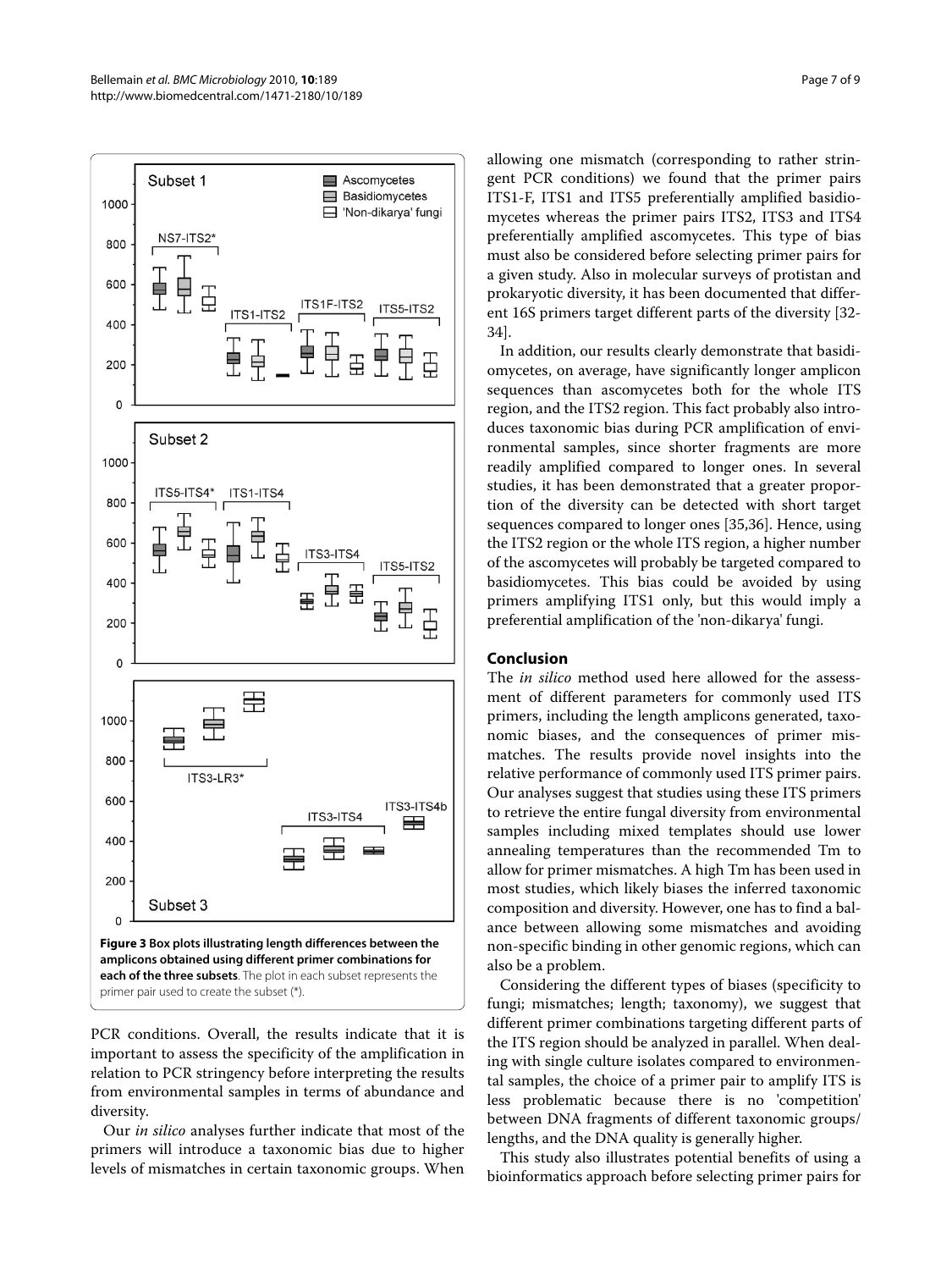|                    | subset3 | ITS3-4B_3mis | ITS3-4B_0mis |
|--------------------|---------|--------------|--------------|
|                    |         |              |              |
| Agaricales         | 361     | 269 (74.5)   | 118 (32.7)   |
| <b>Boletales</b>   | 18      | 17 (94.4)    | 15(83.3)     |
| Cantharellales     | 33      | 31 (93.9)    | 0            |
| Hymenochaetales    | 10      | 7(70)        | 0            |
| Polyporales        | 28      | 8(28.6)      | 0            |
| Russulales         | 97      | 64 (66.0)    | 0            |
| Thelephorales      | 6       | 4(66.7)      | 0            |
| Dacrymycetes       | 1       | 0            | 0            |
| Tremellomycetes    | 38      | 13 (34.2)    | 0            |
| Pucciniomycotina   | 8       | $\mathbf{0}$ | 0            |
| Ustilaginomycotina | 21      | 0            | $\mathbf 0$  |
| Other categories * | 71      | 21(29.6)     | 3(4.2)       |

#### **Table 4: Number (percentages) of sequences and amplified in each of the most common Basidiomycete groups, from the original subset3 and from the amplification of ITS3-ITS4-B from subset3, allowing no or 3 mismatches.**

\* 'Other categories' represent smaller orders including Agaricomycetidae.

a given study. We nevertheless emphasize that an in silico analysis does not necessarily reflect the performance of the primers in vitro, since there are many other PCR parameters such as ITS copy number, amplification program, and salt and primer concentration in the PCR mix that cannot easily be simulated. This study should therefore be followed up by in vitro PCR analyses of the fungal ITS primers where biases are measured based on sequence output, although it will be a huge task to control and check for all types of biases that might be involved. We are currently performing further bioinformatics analyses using the tool 'ecoPrimer' [\(http://www.greno](http://www.grenoble.prabi.fr/trac/ecoPrimers)[ble.prabi.fr/trac/ecoPrimers;](http://www.grenoble.prabi.fr/trac/ecoPrimers) Riaz et al. unpublished) to identify the most appropriate barcoding primers within the ITS region and other regions, with the intent of determining whether new ITS primers, such as those recently published by Martin and Rygiewicz [[20](#page-8-7)], should replace the currently used ones.

#### **Authors' contributions**

EB, TC and HK conceived of the study, participated in its design and coordination. EB carried out the bioinformatics analysis and drafted the manuscript. EC designed the bioinformatic tool used in this study (ecoPCR). All authors helped to draft the manuscript and approved the final manuscript.

#### **Acknowledgements**

Eva Bellemain was funded by the Natural History Museum, University of Oslo and this work has been initiated as part of the BarFrost project (Barcoding of permafrost samples). We are thankful to four anonymous reviewers for constructive comments and to Marie Davey for helping to improve the style of written English.

#### **Author Details**

1National Centre for Biosystematics, Natural History Museum, University of Oslo, P.O. Box 1172 Blindern, NO-0318 Oslo, Norway, 2Microbial Evolution Research Group (MERG), Department of Biology, University of Oslo, P.O. Box 1066 Blindern, N-0316 Oslo, Norway and 3Laboratoire d'Ecologie Alpine (LECA), CNRS UMR 5553, University Joseph Fourier, BP 53, 38041 Grenoble Cedex 9, France

#### Received: 9 April 2010 Accepted: 9 July 2010 Published: 9 July 2010

#### **References**

- <span id="page-7-0"></span>1. Anderson I, Cairney J: Diversity and ecology of soil fungal communities: increased understanding through the application of molecular techniques**[.](http://www.ncbi.nlm.nih.gov/entrez/query.fcgi?cmd=Retrieve&db=PubMed&dopt=Abstract&list_uids=15250879)** Environmental Microbiology 2004, 6(8):769-779.
- 2. Chase M, Fay M: Barcoding of plants and fungi**[.](http://www.ncbi.nlm.nih.gov/entrez/query.fcgi?cmd=Retrieve&db=PubMed&dopt=Abstract&list_uids=19644072)** Science 2009, 325:682-683.
- 3. Horton T, Bruns T: The molecular revolution in ectomycorrhizal ecology: Peeking into the black box**.** Molecular Ecology 2001, 10:1855-1871.
- <span id="page-7-1"></span>4. Seiffert K: Progress toward DNA barcoding of fungi**.** Molecular Ecology Resources 2009, 9(Suppl 1):83-89.
- <span id="page-7-2"></span>5. Freeman K, Martin A, Karki D, Lynch R, Mitter M, Meyer A, Longcore J, Simmons D, Schmidt S: Evidence that chytrids dominate fungal communities in high-elevation soils**.** Proceeding of the National Academy of Sciences USA 2009, 106(43):18315-18320.
- 6. Frohlich-Nowoisky J, Pickergill D, Despres V, Poschl U: High diversity of fungi in air particulate matter**.** Proceeding of the National Academy of Sciences USA 2009, 106:12814-12819.
- <span id="page-7-4"></span>7. Lindahl B, Ihrmark K, Boberg J, Trumbore S, Högberg P, Stenlid J, Finlay R: Spatial separation of litter decomposition and mycorrhizal nitrogen uptake in a boreal forest**.** New Phytologist 2007, 173:611-620.
- <span id="page-7-5"></span>O'Brien H, Parrent J, KJackson J, Moncalvo J, Vilgalys R: Fungal community analysis by large-scale sequencing of environmental samples**.** Applied and Environmental Microbiology 2005, 71(9):5544-5550.
- Pickles B, Genney D, Potts J, Lennon J, Andersonand I, Alexander I: Spatial and temporal ecology of Scots pine ectomycorrhizas**.** New Phytologist 2010. 10.1111/j.1469-8137.2010.03204.x
- <span id="page-7-3"></span>10. Zinger L, Coissac E, Choler P, Geremia R: Assessment of microbial communities by graph partitioning in a study of soil fungi in two alpine meadows**.** Applied and Environmental Microbiology 2009, 75:5863-5870.